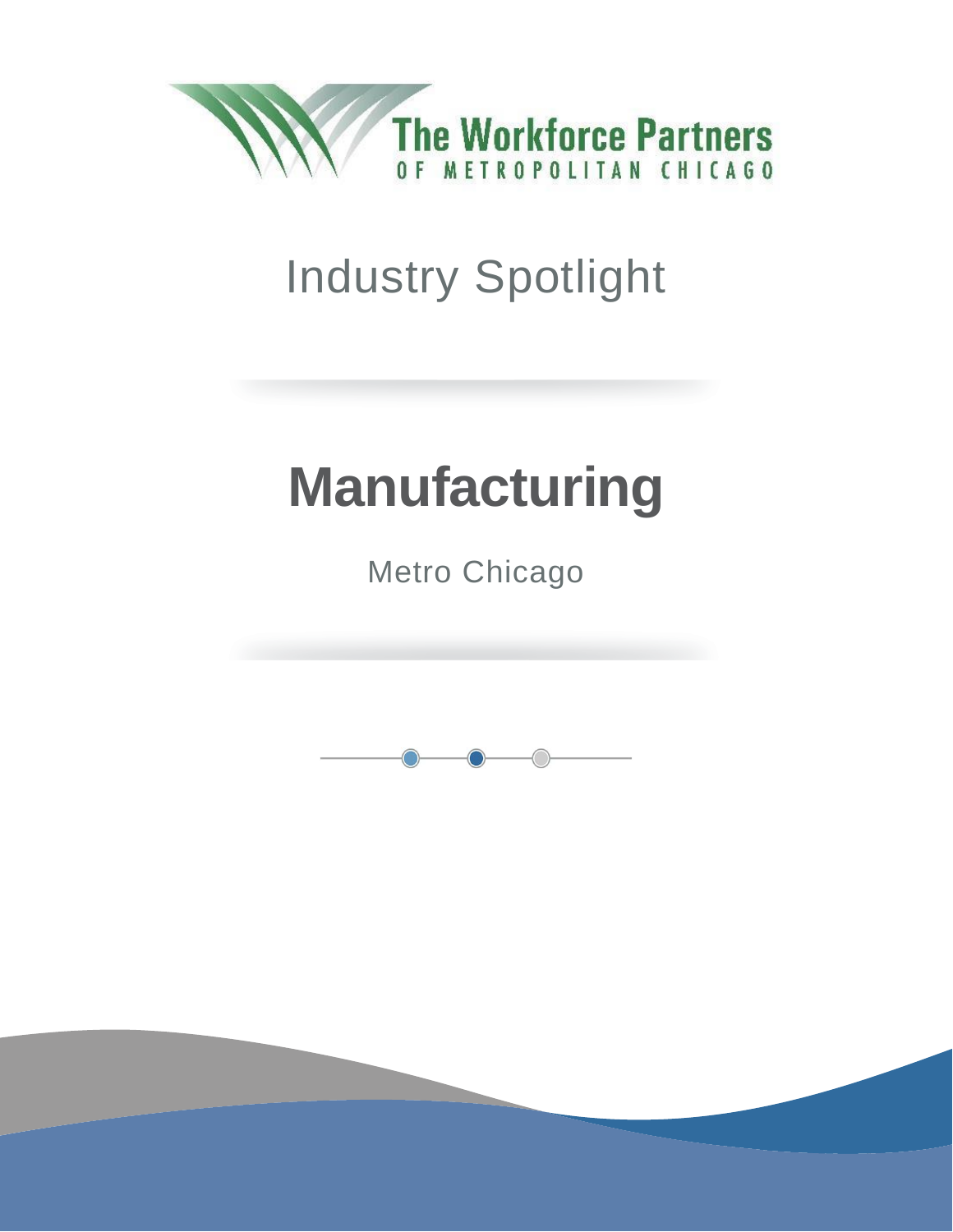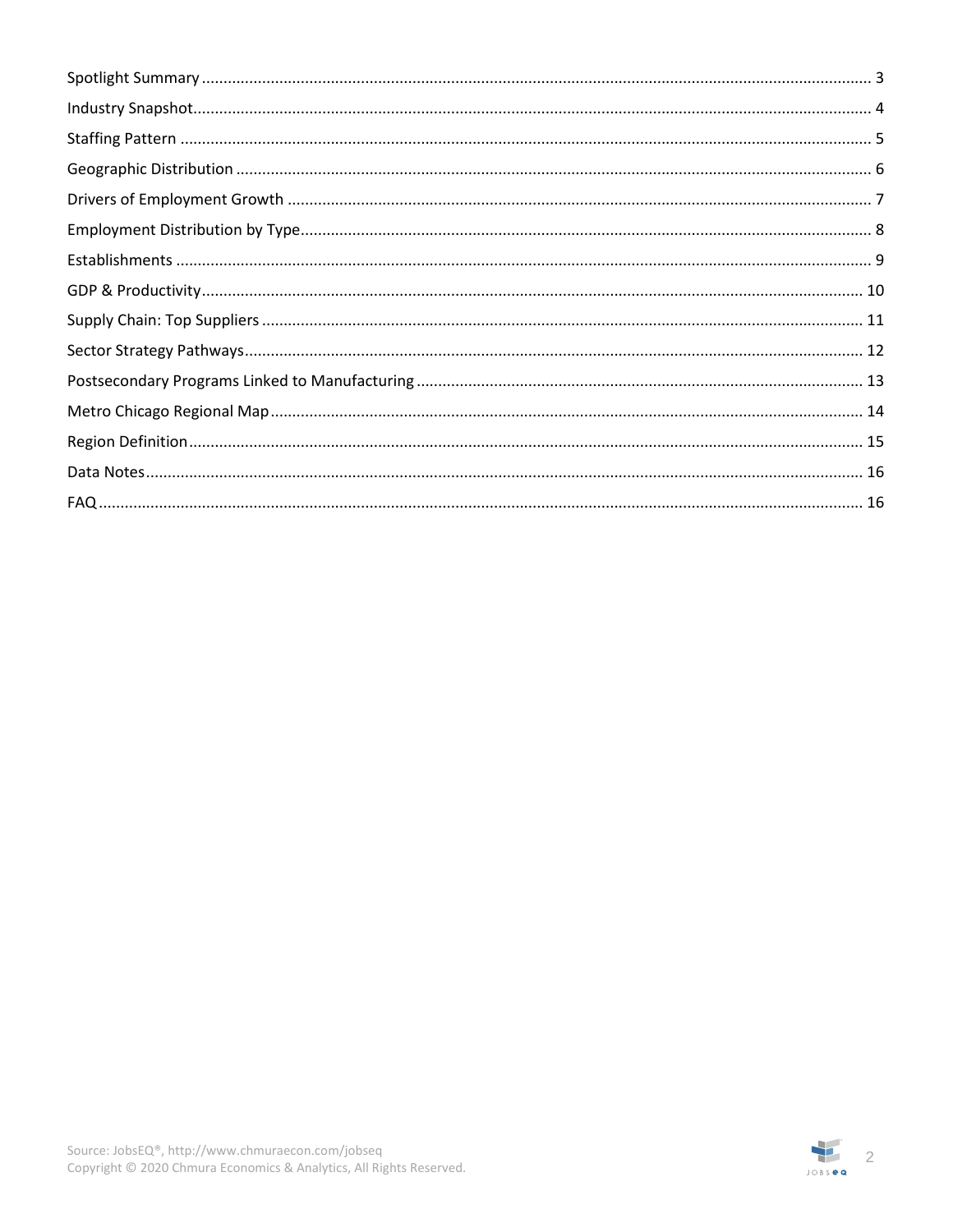### <span id="page-2-0"></span>Spotlight Summary

Manufacturing Metro Chicago – 2020Q1

### EMPLOYMENT



# **383,213**

Regional employment / **13,096,308** in the nation



Avg Ann % Change Last 10 Years / **+1.0%** in the U.S.



% of Total Employment / **8.2%** in the U.S.

**8.4%**



### TOP OCCUPATION GROUPS



**\$75,020**

Avg Wages per Worker / **\$68,597** in the nation



Avg Ann % Change Last 10 Years / **+2.3%** in the U.S.





### TOP INDUSTRIES

Avg Ann % Change in Employment, Last 10 Years



Fabricated Metal Product Manufacturing







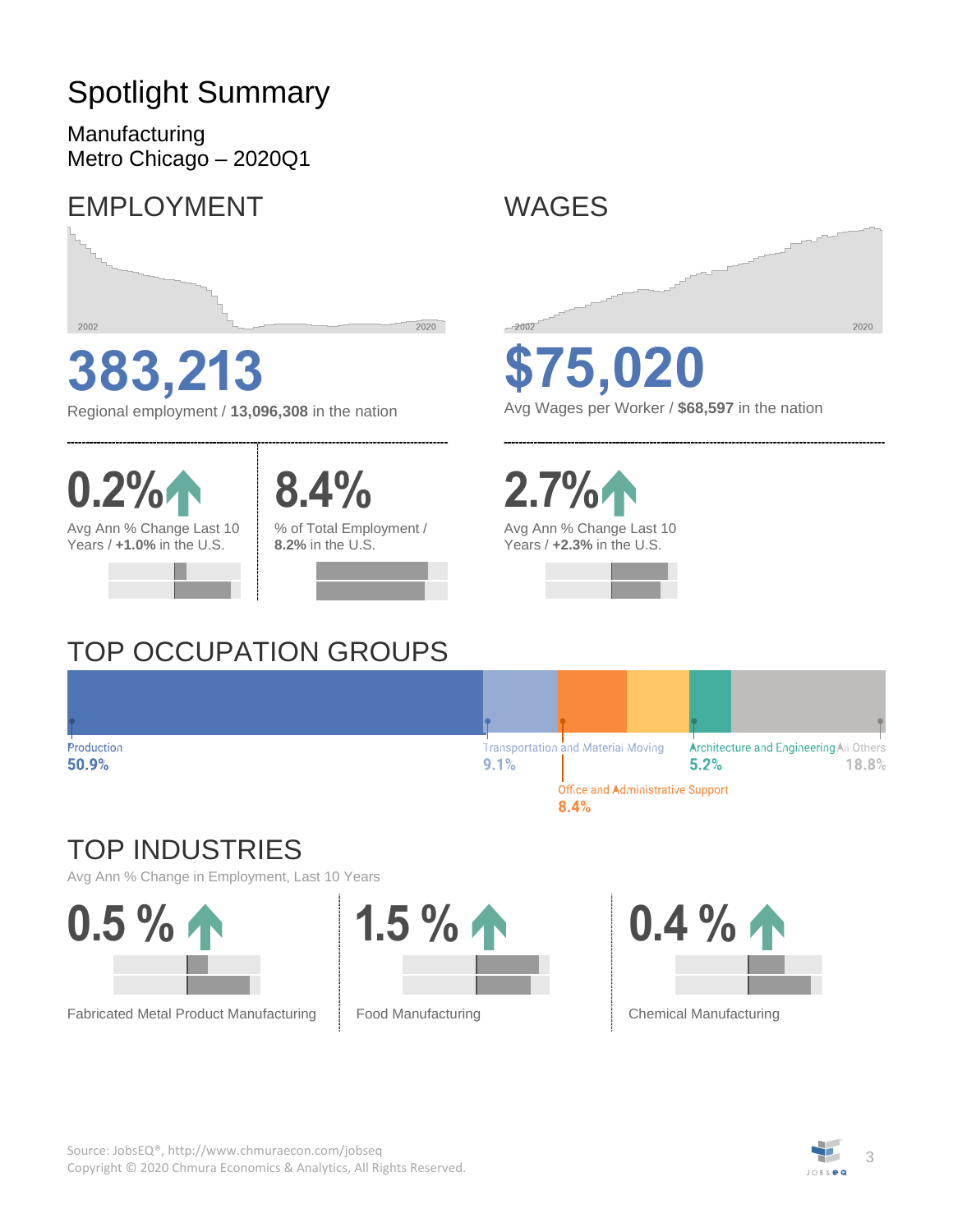### <span id="page-3-0"></span>Industry Snapshot



| 3-Digit Industry                                                       | Empl    | Avg Ann<br><b>Wages</b> | LQ   | <b>5yr History</b> | Annual<br>Demand | <b>Forecast</b><br>Ann<br>Growth |
|------------------------------------------------------------------------|---------|-------------------------|------|--------------------|------------------|----------------------------------|
| <b>Fabricated Metal Product Manufacturing</b>                          | 60,852  | \$62,996                | 1.41 |                    | 5,542            | $-1.2%$                          |
| <b>Food Manufacturing</b>                                              | 54,101  | \$59,444                | 1.13 |                    | 6,162            | $-0.6%$                          |
| <b>Chemical Manufacturing</b>                                          | 38,813  | \$120,832               | 1.58 |                    | 3,478            | $-0.8%$                          |
| <b>Machinery Manufacturing</b>                                         | 34,219  | \$73,319                | 1.06 |                    | 2,973            | $-1.2%$                          |
| <b>Plastics and Rubber Products Manufacturing</b>                      | 30,966  | \$68,085                | 1.48 |                    | 3,000            | $-1.0%$                          |
| <b>Computer and Electronic Product</b><br>Manufacturing                | 24,836  | \$90,543                | 0.80 |                    | 1,709            | $-2.0%$                          |
| Miscellaneous Manufacturing                                            | 23,225  | \$99,785                | 1.22 |                    | 2,175            | $-0.8%$                          |
| Printing and Related Support Activities                                | 19,994  | \$61,874                | 1.58 |                    | 1,572            | $-2.9%$                          |
| <b>Transportation Equipment Manufacturing</b>                          | 18,982  | \$73,048                | 0.37 |                    | 1,837            | $-0.3%$                          |
| Electrical Equipment, Appliance, and<br><b>Component Manufacturing</b> | 17,331  | \$75,256                | 1.51 |                    | 1,567            | $-1.1%$                          |
| Remaining Component Industries                                         | 59,892  | \$59,690                | 0.74 |                    | 5,411            | $-1.8%$                          |
| <b>Manufacturing</b>                                                   | 383,213 | \$75,020                | 1.03 |                    | 35,354           | $-1.1%$                          |

Employment is one of the broadest and most timely measures of a region's economy. Fluctuations in the number of jobs shed light on the health of an industry. A growing employment base creates more opportunities for regional residents and helps a region grow its population.

Since wages and salaries generally compose the majority of a household's income, the annual average wages of a region affect its average household income, housing market, quality of life, and other socioeconomic indicators.

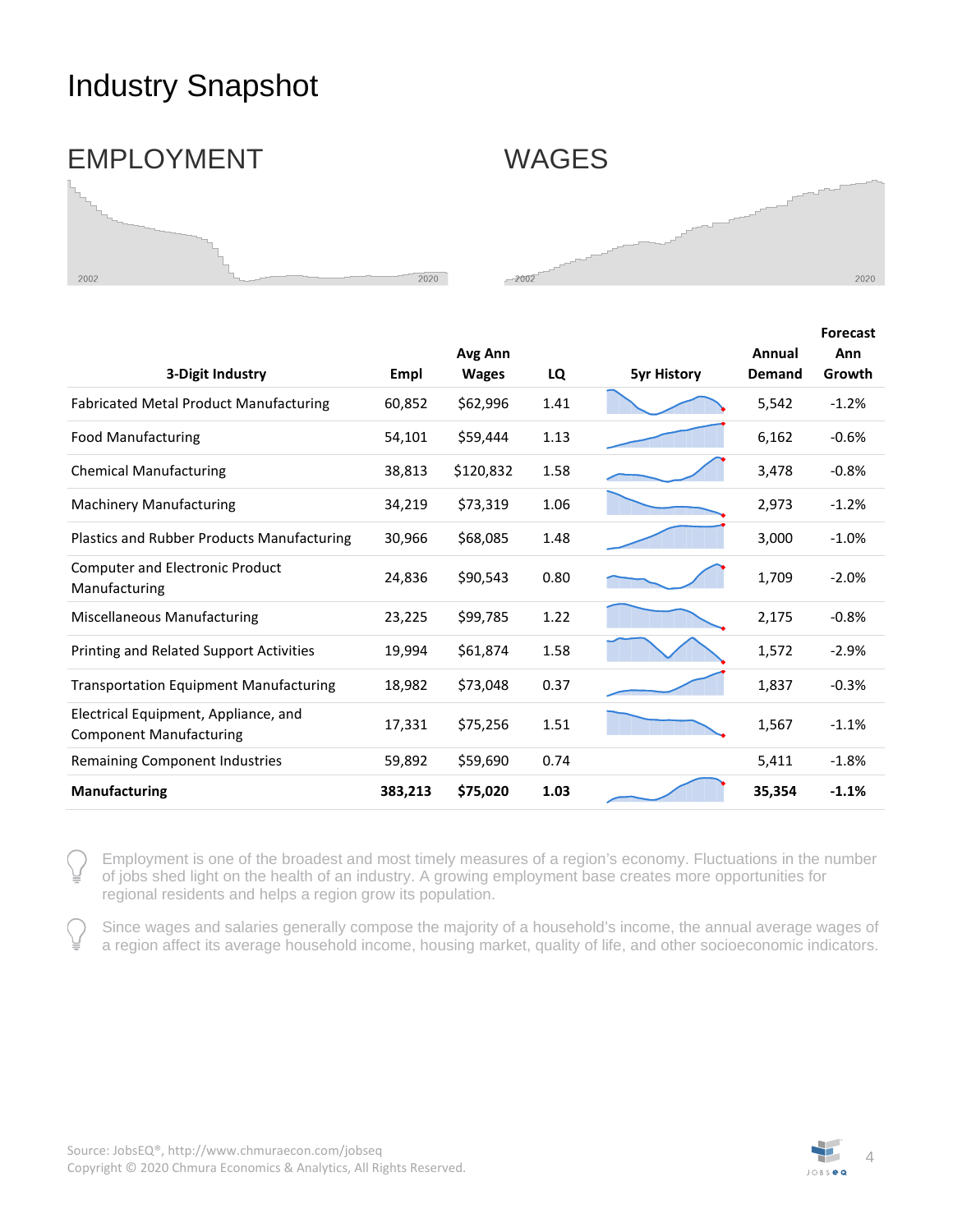### <span id="page-4-0"></span>Staffing Pattern



 $8.4%$ 

| <b>6-digit Occupation</b>                                                                                         | Empl    | Avg Ann<br><b>Wages</b> | Annual<br>Demand |
|-------------------------------------------------------------------------------------------------------------------|---------|-------------------------|------------------|
| <b>Team Assemblers</b>                                                                                            | 23,959  | \$35,300                | 2,043            |
| First-Line Supervisors of Production and Operating<br>Workers                                                     | 13,725  | \$65,200                | 1,240            |
| Machinists                                                                                                        | 13,384  | \$44,000                | 1,247            |
| Laborers and Freight, Stock, and Material Movers,<br>Hand                                                         | 12,531  | \$33,600                | 1,600            |
| Inspectors, Testers, Sorters, Samplers, and<br>Weighers                                                           | 12,005  | \$43,300                | 1,017            |
| Packaging and Filling Machine Operators and<br><b>Tenders</b>                                                     | 9,804   | \$36,900                | 1,052            |
| <b>General and Operations Managers</b>                                                                            | 8,092   | \$142,900               | 602              |
| Sales Representatives, Wholesale and<br>Manufacturing, Except Technical and Scientific<br>Products                | 7,890   | \$73,100                | 712              |
| Electrical, Electronic, and Electromechanical<br>Assemblers, Except Coil Winders, Tapers, and<br><b>Finishers</b> | 7,674   | \$34,800                | 762              |
| Shipping, Receiving, and Inventory Clerks                                                                         | 7,488   | \$38,700                | 594              |
| <b>Remaining Component Occupations</b>                                                                            | 266,647 | \$61,400                | 24,723           |
| Total                                                                                                             | 383,213 |                         |                  |

The mix of occupations points to the ability of a region to support an industry and its flexibility to adapt to future demand. Industry wages are a component of the cost of labor for regional employers.

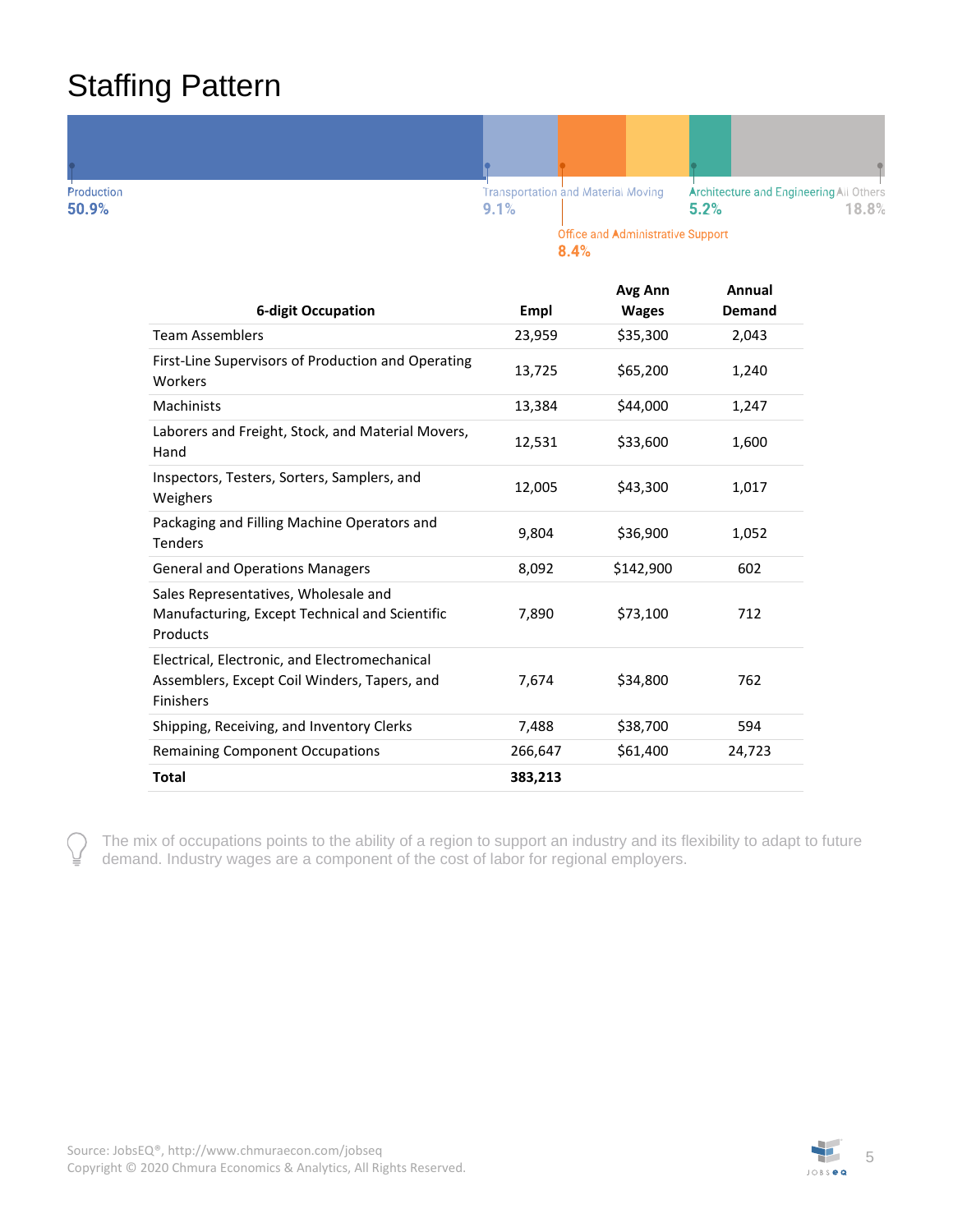### <span id="page-5-0"></span>Geographic Distribution



| Region                  | Empl    | Region                    | Empl   |
|-------------------------|---------|---------------------------|--------|
| Cook County, Illinois   | 185,880 | McHenry County, Illinois  | 15,007 |
| DuPage County, Illinois | 57,205  | Kankakee County, Illinois | 7,373  |
| Lake County, Illinois   | 54.184  | DeKalb County, Illinois   | 4.291  |
| Kane County, Illinois   | 32.306  | Kendall County, Illinois  | 3,064  |
| Will County, Illinois   | 22,305  | Grundy County, Illinois   | 1,598  |

Source[: JobsEQ®](http://www.chmuraecon.com/jobseq)

A geographic concentration of firms in related fields of business may reduce production costs, attract more suppliers and customers, and increase supply and demand for specialized labor, but may also increase competitive pressure and drive down prices.

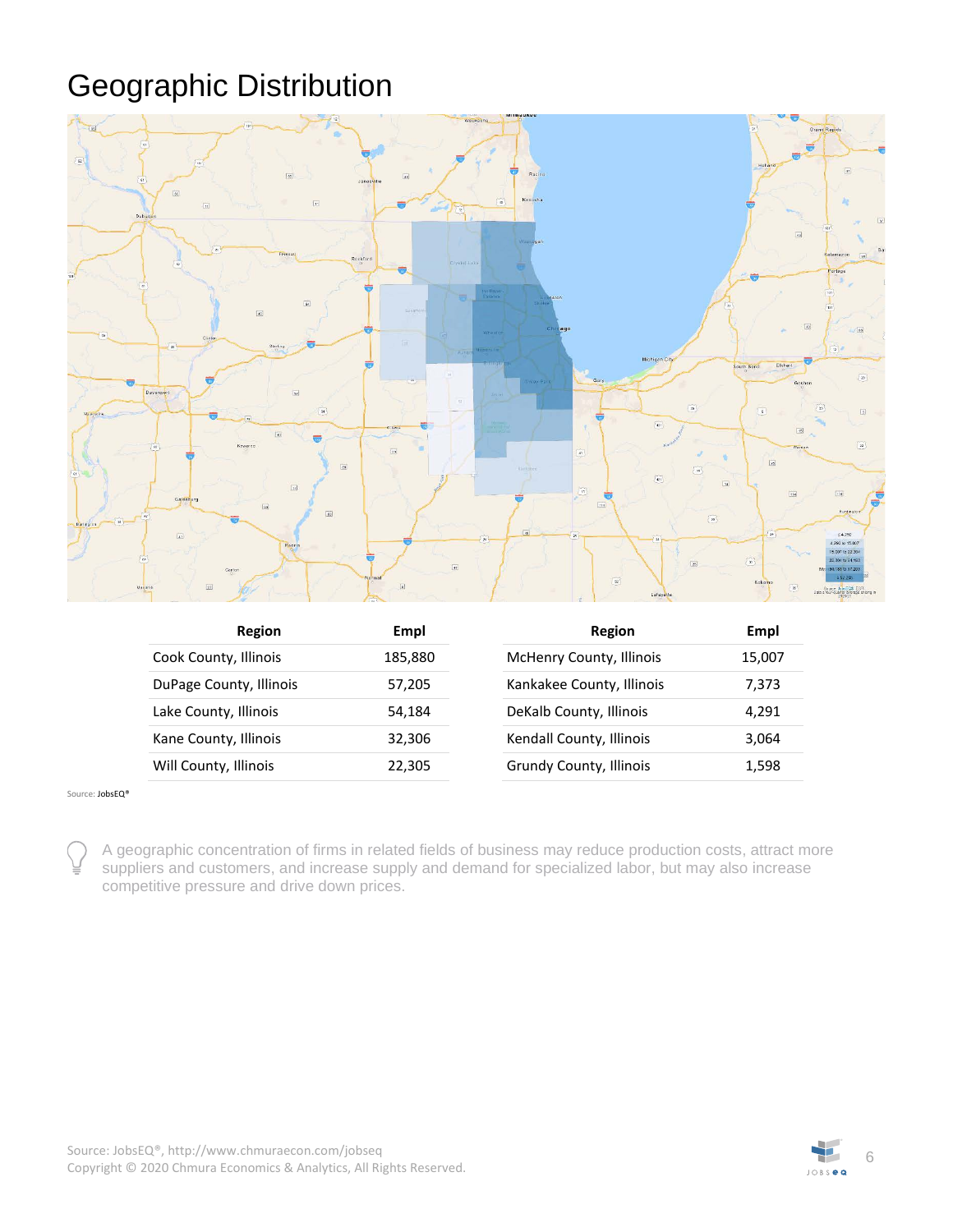### <span id="page-6-0"></span>Drivers of Employment Growth

Over the ten years ending 2019, employment in Manufacturing for the Metro Chicago added 573 jobs. After adjusting for national growth during this period and industry mix share, the part of this employment change due to local competitiveness was a loss of 27,295 jobs—meaning this industry was less competitive than its national counterpart during this period.



Drivers of Employment Growth for Metro Chicago

Shift-share analysis sheds light on the factors that drive regional employment growth in an industry. A positive change in local competitiveness indicates advantages that may be due to factors such as superior technology, management, and labor pool, etc.

National growth is due to the overall growth or contraction in the national economy. Industry mix share is the growth attributable to the specific industries examined (based on national industry growth patterns and the industry mix of the region).

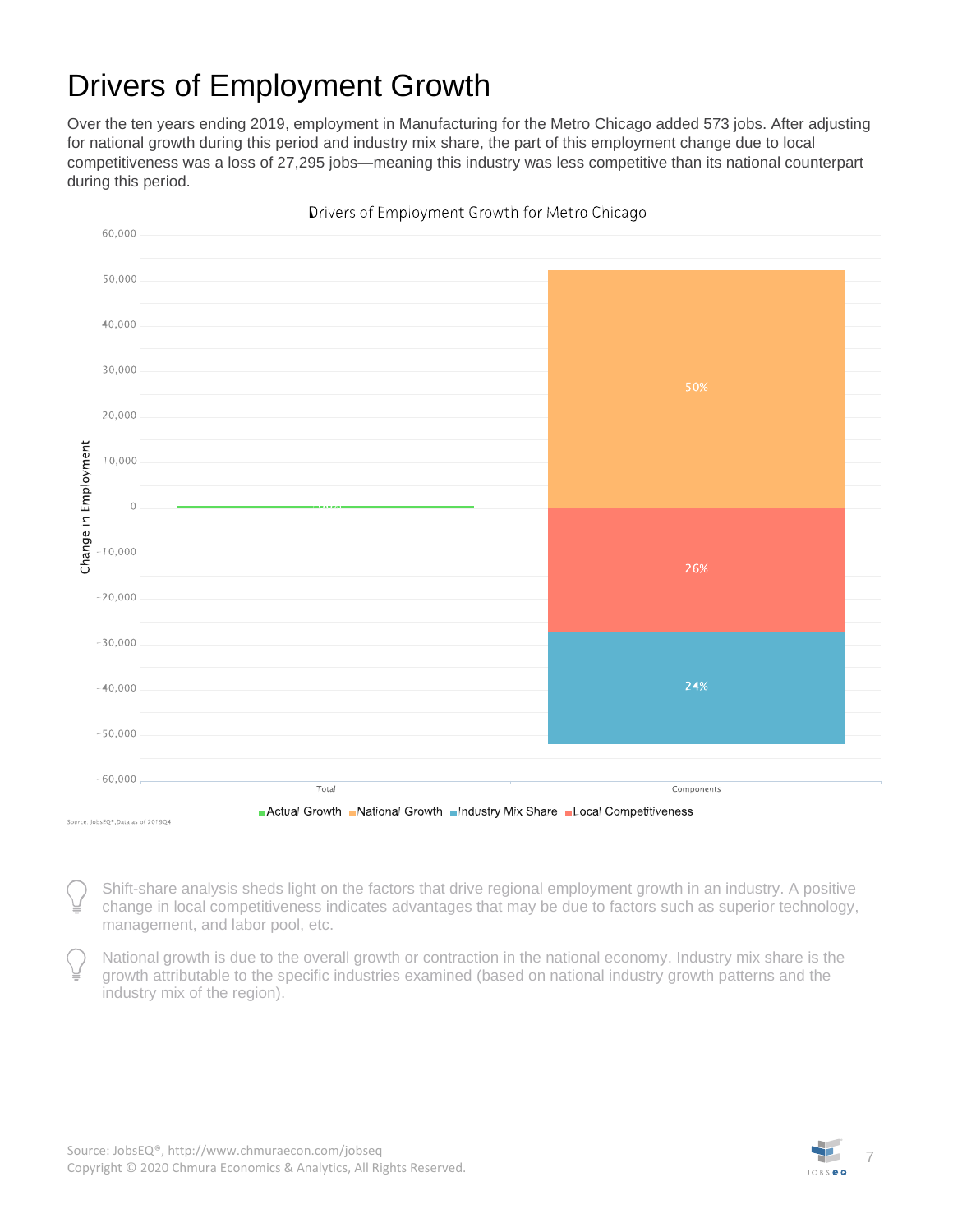### <span id="page-7-0"></span>Employment Distribution by Type

The table below shows the employment mix by ownership type for Manufacturing for the Metro Chicago. Four of these ownership types — federal, state, and local government and the private sector — together constitute "Covered Employment" (employment covered by the Unemployment Insurance programs of the United States and reported via the Quarterly Census of Employment and Wages).

"Self-Employment" refers to unincorporated self-employment and represents workers whose primary job is selfemployment (that is, these data do not include workers whose primary job is a wage-and-salary position that is supplemented with self-employment).

|                 | 98.6%                     |         |       |
|-----------------|---------------------------|---------|-------|
|                 |                           | Empl    | %     |
|                 | Private                   | 377,891 | 98.6% |
|                 | Self-Employment           | 5,313   | 1.4%  |
|                 | <b>Federal Government</b> | 9       | 0.0%  |
| Source: JobsEQ® |                           |         |       |

Strong entrepreneurial activity is indicative of growing industries. Using self-employment as a proxy for entrepreneurs, a higher share of self-employed individuals within a regional industry points to future growth.

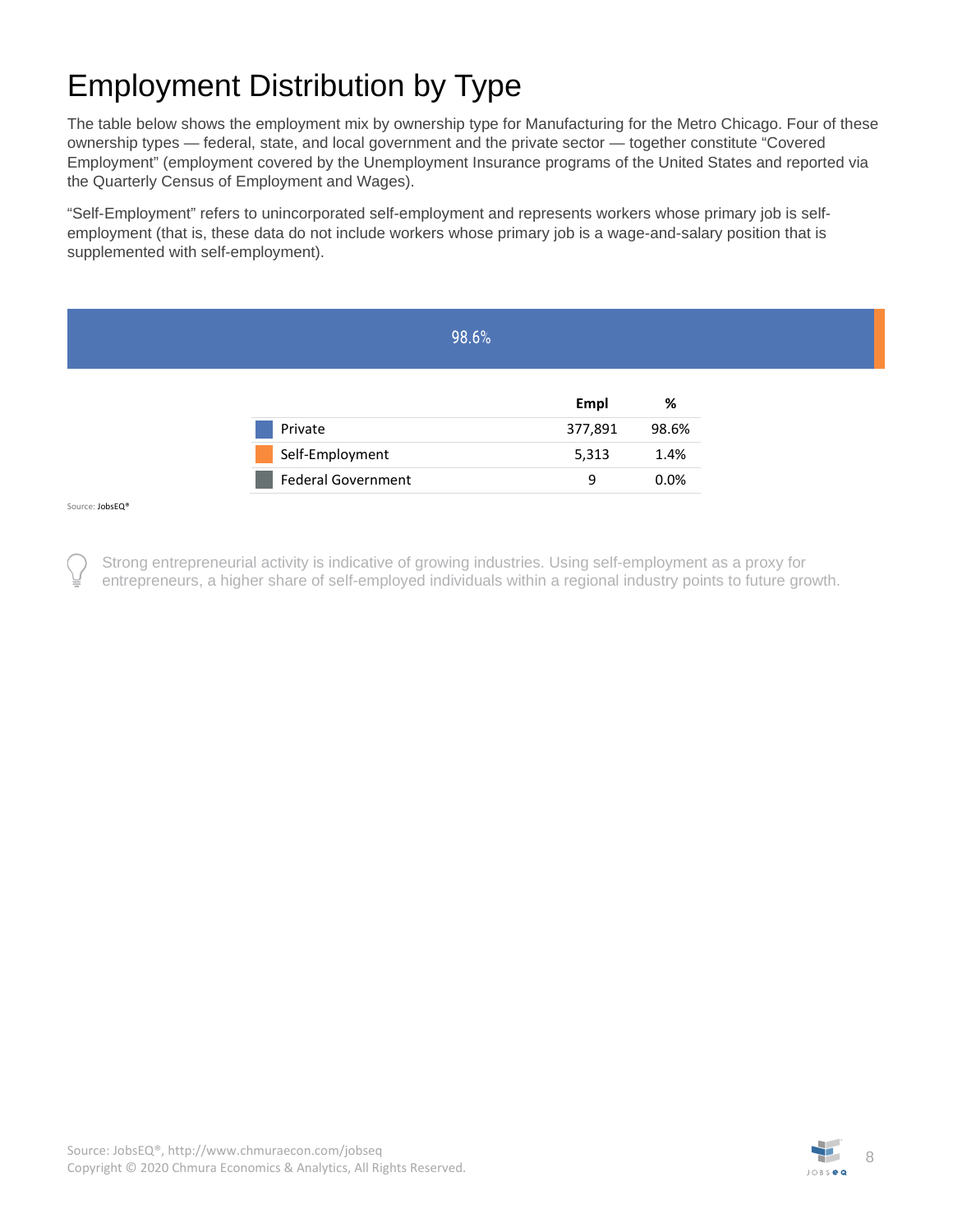### <span id="page-8-0"></span>**Establishments**

In 2018, there were 11,200 Manufacturing establishments in the Metro Chicago (per covered employment establishment counts), a decrease from 12,951 establishments ten years earlier in 2008.



New business formations are an important source of job creation in a regional economy, spurring innovation and competition, and driving productivity growth. Establishment data can provide an indicator of growth in businesses by counting each single location (such as a factory or a store) where business activity takes place, and with at least one employee.

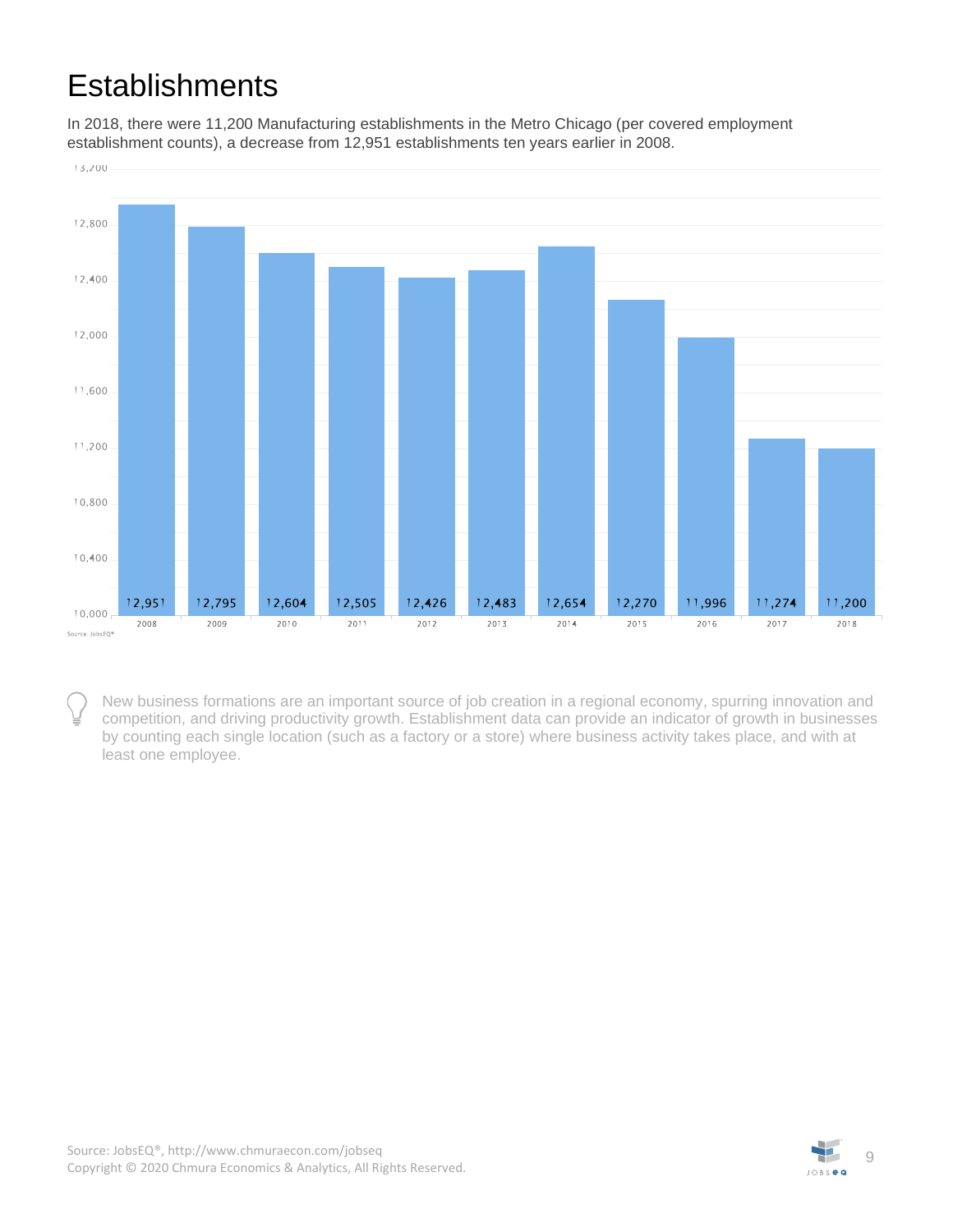### <span id="page-9-0"></span>GDP & Productivity

In 2018, Manufacturing produced \$72 billion in GDP for the Metro Chicago.

#### **CDP: Indexed 2008 = 100**



Gross domestic product (GDP) is the most comprehensive measure of regional economic activity, and an industry's contribution to GDP is an important indicator of regional industry strength. It is a measure of total valueadded to a regional economy in the form of labor income, proprietor's income, and business profits, among others.

Growth in productivity (output per worker) leads to increases in wealth and higher average standards of living in a region.

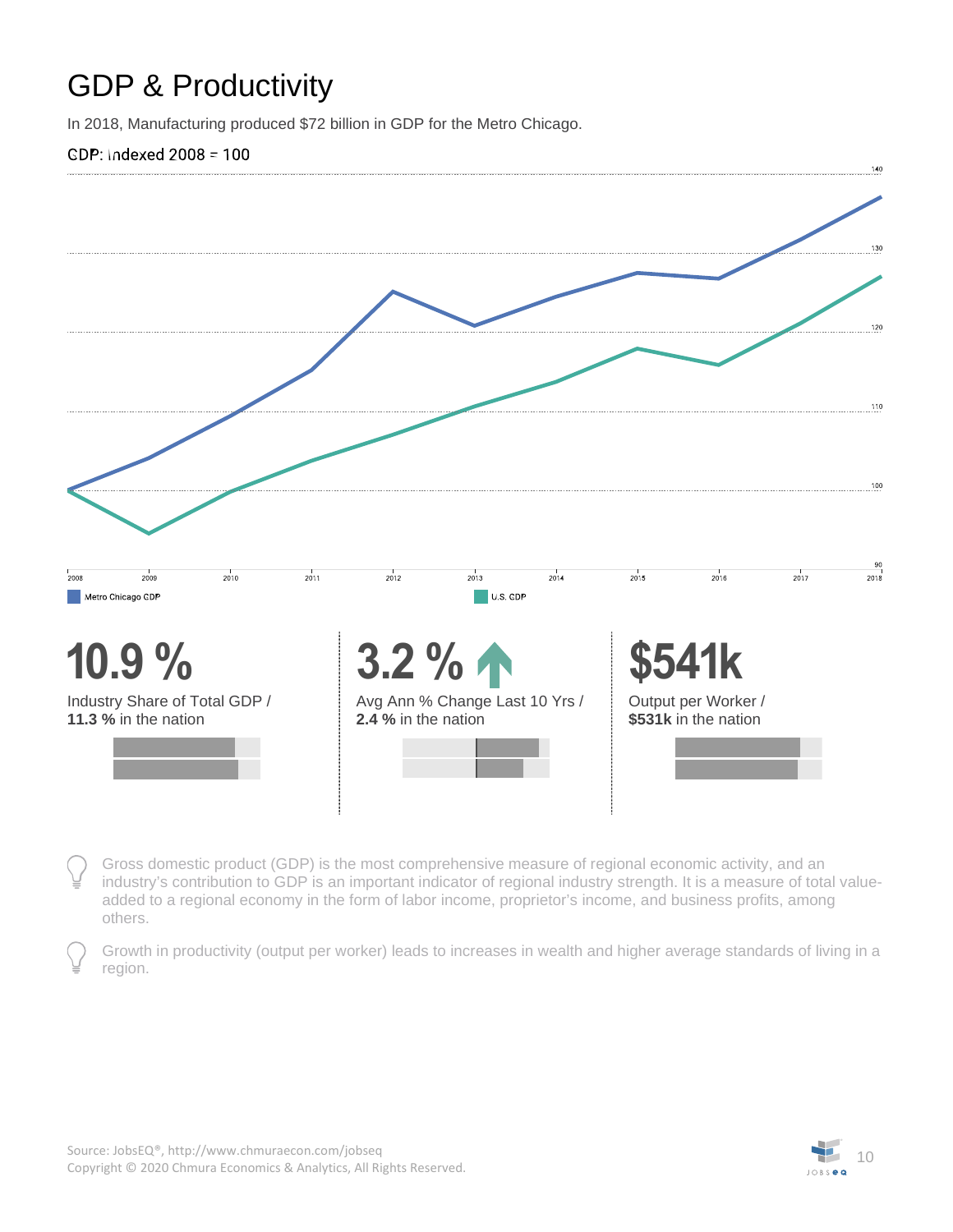### <span id="page-10-0"></span>Supply Chain: Top Suppliers

As of 2020Q1, Manufacturing in the Metro Chicago are estimated to make \$32.9 billion in annual purchases from suppliers in the United States with about 34% or \$11.2 billion of these purchases being made from businesses located in the Metro Chicago.

| <b>3-digit Supplier Industries</b>               | <b>Purchases from In-</b><br>Region (\$M) | <b>Purchases from</b><br>Out-of-Region (\$M) |
|--------------------------------------------------|-------------------------------------------|----------------------------------------------|
| <b>Chemical Manufacturing</b>                    | \$1,705.0                                 | \$3,539.1                                    |
| Professional, Scientific, and Technical Services | \$555.3                                   | \$1,740.2                                    |
| Management of Companies and Enterprises          | \$1,798.4                                 | \$384.0                                      |
| Merchant Wholesalers, Durable Goods              | \$674.2                                   | \$1,277.0                                    |
| Merchant Wholesalers, Nondurable Goods           | \$395.4                                   | \$958.8                                      |
| Remaining Supplier Industries                    | \$6,071.5                                 | \$13,796.8                                   |
| <b>Total</b>                                     | \$11,199.8                                | \$21,696.0                                   |

Supplier-buyer networks can indicate local linkages between industries, regional capacity to support growth in an industry, and potential leakage of sales out of the region.

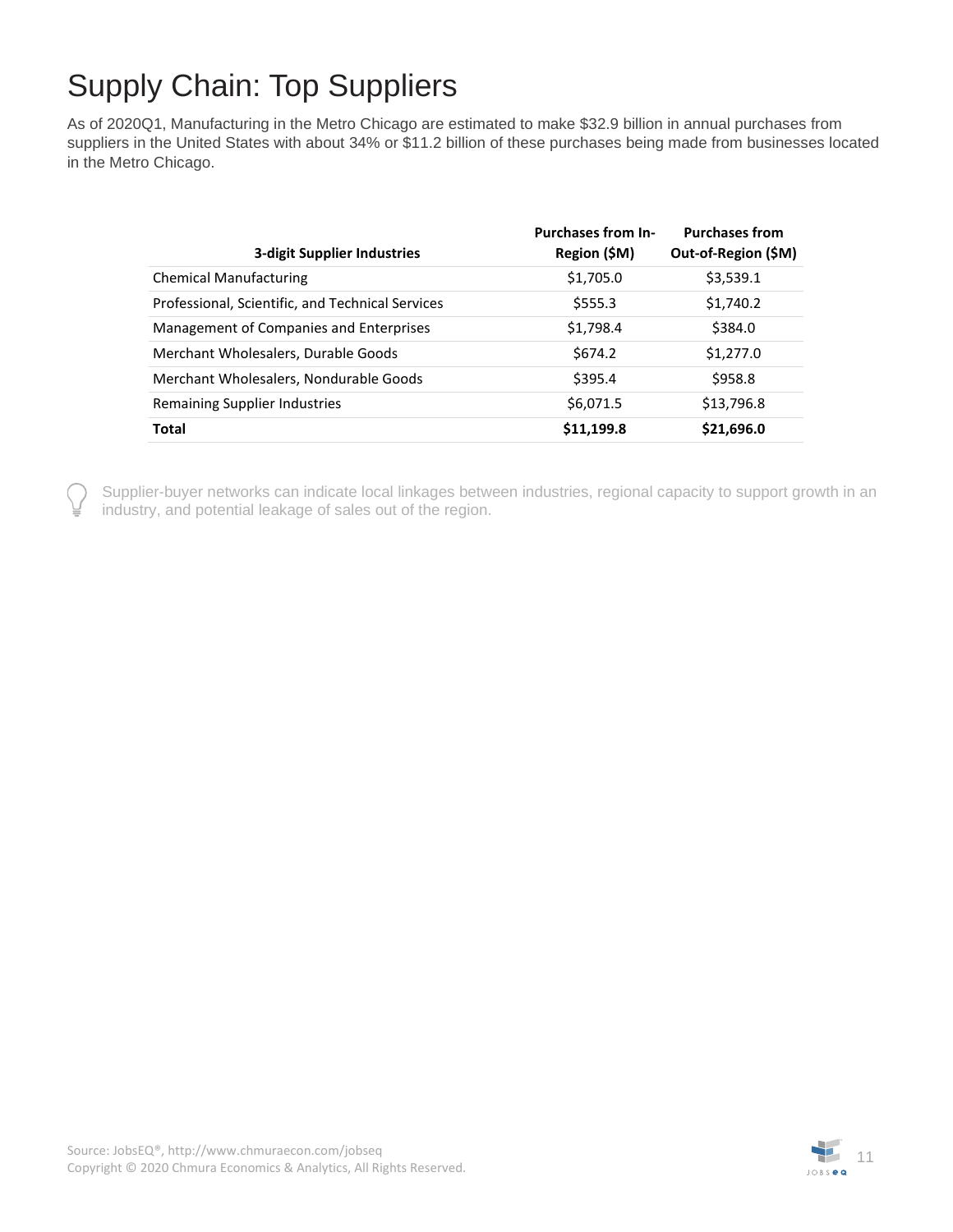### <span id="page-11-0"></span>Sector Strategy Pathways

| First-Line Supervisors of Housekeeping and Janitorial Workers                   |                                                            |
|---------------------------------------------------------------------------------|------------------------------------------------------------|
|                                                                                 |                                                            |
| First-Line Supervisors of Landscaping, Lawn Service, and Croundskeeping Workers | First-Line Supervisors of Production and Operating Workers |
|                                                                                 |                                                            |
| Chefs and Head Cooks                                                            |                                                            |
|                                                                                 |                                                            |
| Nircraft Cargo Handling Supervisors                                             |                                                            |
|                                                                                 |                                                            |
| First-Line Supervisors of Farming, Fishing, and Forestry Workers                |                                                            |
|                                                                                 |                                                            |

Electrical, Electronic, and Electromechanical Assemblers, Except Coil Winders, Tapers, and Finishers

Assemblers and Fabricators, All Other

Mail Clerks and Mail Machine Operators, Except Postal Service

**Printing Press Operators** 

**Computer Numerically Controlled Tool Operators** 

Cabinetmakers and Bench Carpenters

Molders, Shapers, and Casters, Except Metal and Plastic

#### Milling and Planing Machine Setters, Operators, and Tenders, Metal and Plastic

The graphics on this page illustrate relationships and potential movement (from left to right) between occupations that share similar skill sets. Developing career pathways as a strategy promotes industry employment growth and workforce engagement.



**Team Assemblers** 

Machinists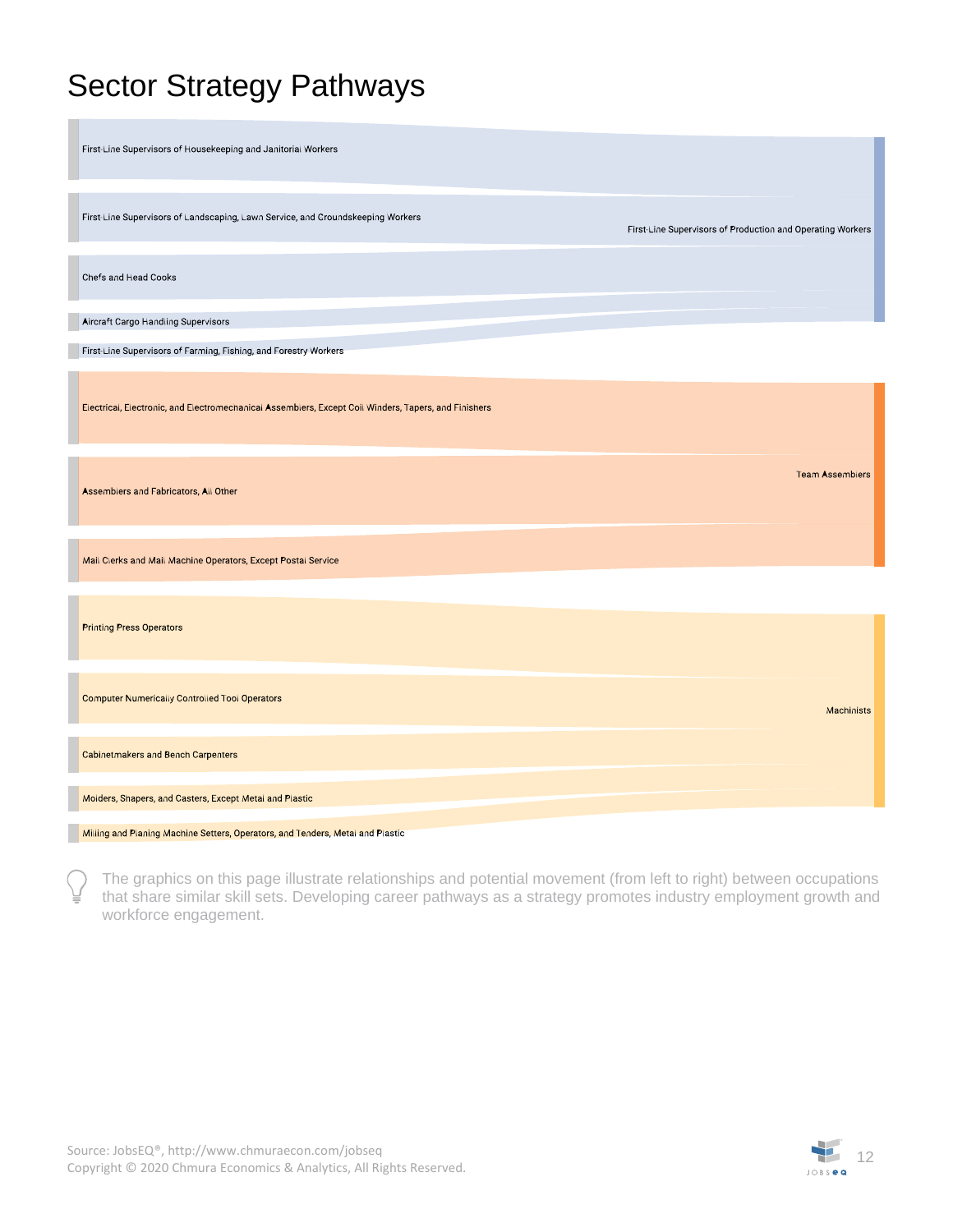### <span id="page-12-0"></span>Postsecondary Programs Linked to Manufacturing

| Program                                                   | <b>Awards</b> |
|-----------------------------------------------------------|---------------|
| <b>City Colleges of Chicago-Harold Washington College</b> |               |
| <b>Biological and Physical Sciences</b>                   | 237           |
| <b>City Colleges of Chicago-Wilbur Wright College</b>     |               |
| <b>Biological and Physical Sciences</b>                   | 237           |
| <b>College of DuPage</b>                                  |               |
| <b>Biological and Physical Sciences</b>                   | 289           |
| <b>College of Lake County</b>                             |               |
| <b>Biological and Physical Sciences</b>                   | 191           |
| <b>Elgin Community College</b>                            |               |
| Welding Technology/Welder                                 | 92            |
| <b>Kishwaukee College</b>                                 |               |
| <b>Biological and Physical Sciences</b>                   | 218           |
| <b>Moraine Valley Community College</b>                   |               |
| <b>Biological and Physical Sciences</b>                   | 739           |
| <b>Triton College</b>                                     |               |
| <b>Biological and Physical Sciences</b>                   | 190           |
| <b>Waubonsee Community College</b>                        |               |
| <b>Biological and Physical Sciences</b>                   | 426           |
| <b>William Rainey Harper College</b>                      |               |
| <b>Biological and Physical Sciences</b>                   | 287           |

Source: **JobsEQ®** 

The number of graduates from postsecondary programs in the region identifies the pipeline of future workers as well as the training capacity to support industry demand.

Among postsecondary programs at schools located in the the Metro Chicago, the sampling above identifies those most linked to occupations relevant to Manufacturing. For a complete list see JobsEQ®, <http://www.chmuraecon.com/jobseq>

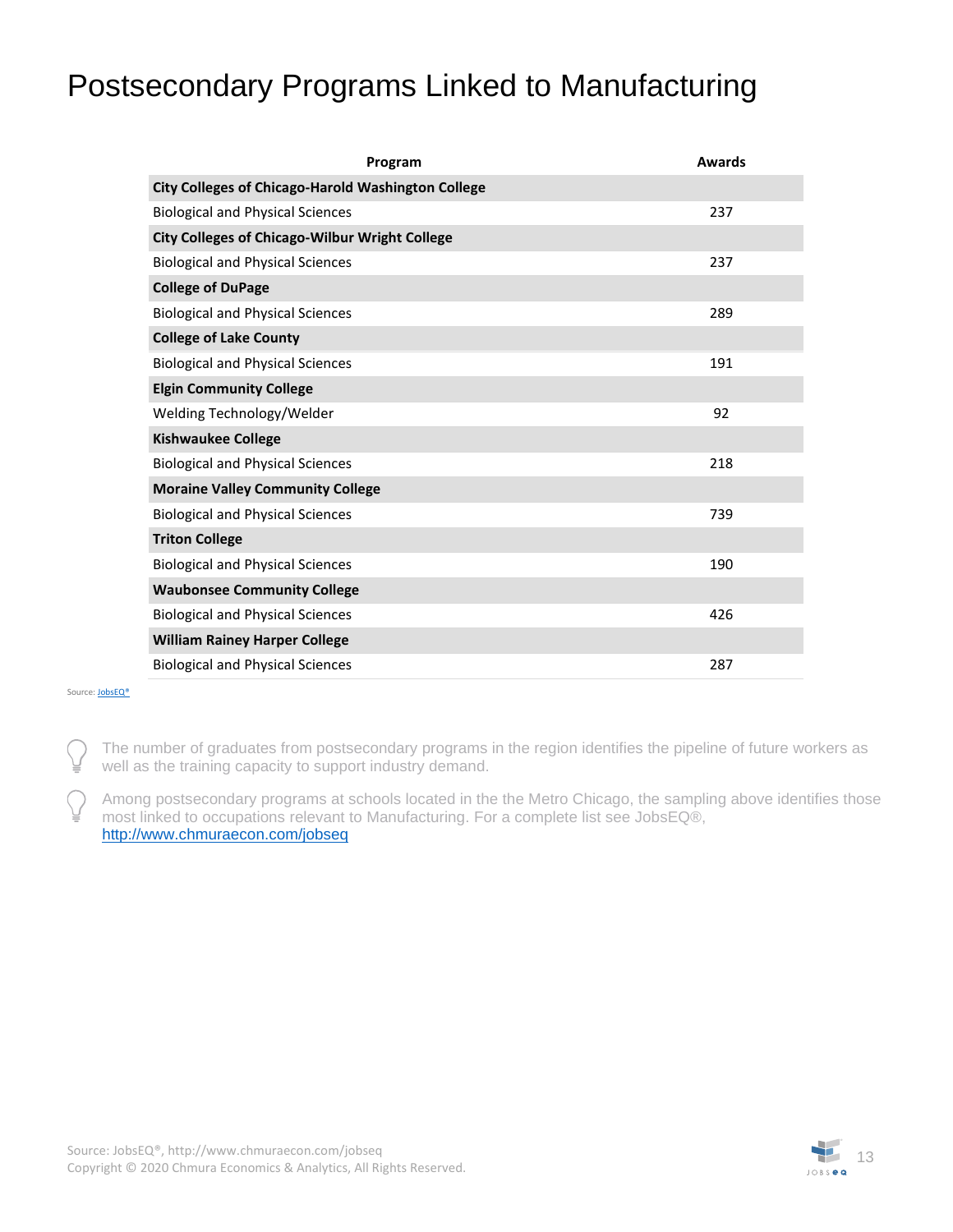### <span id="page-13-0"></span>Metro Chicago Regional Map



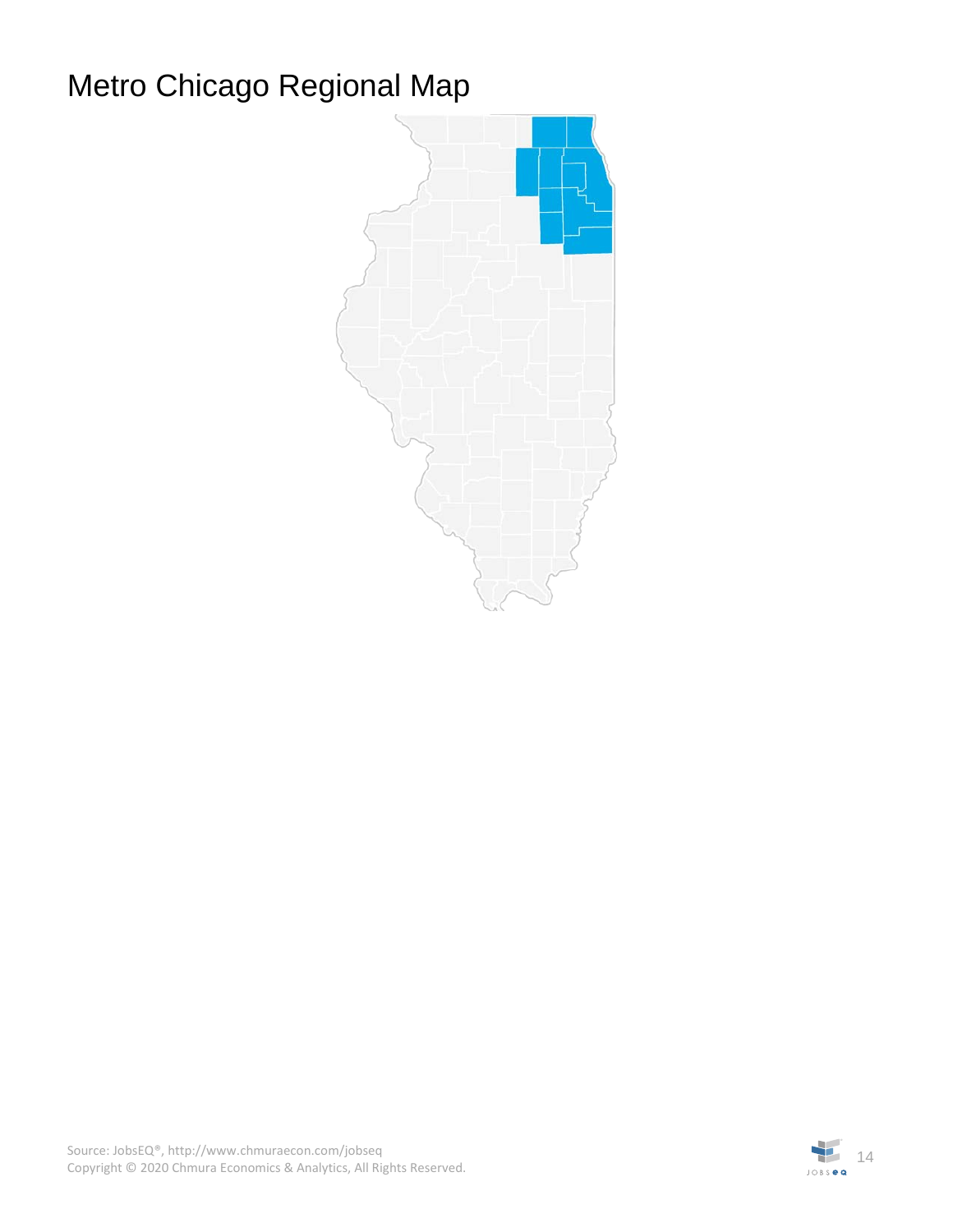### <span id="page-14-0"></span>Region Definition

#### **Metro Chicago is defined as the following counties:**

| Cook County, Illinois   | Kankakee County, Illinois |
|-------------------------|---------------------------|
| DeKalb County, Illinois | Kendall County, Illinois  |
| DuPage County, Illinois | Lake County, Illinois     |
| Grundy County, Illinois | McHenry County, Illinois  |
| Kane County, Illinois   | Will County, Illinois     |
|                         |                           |